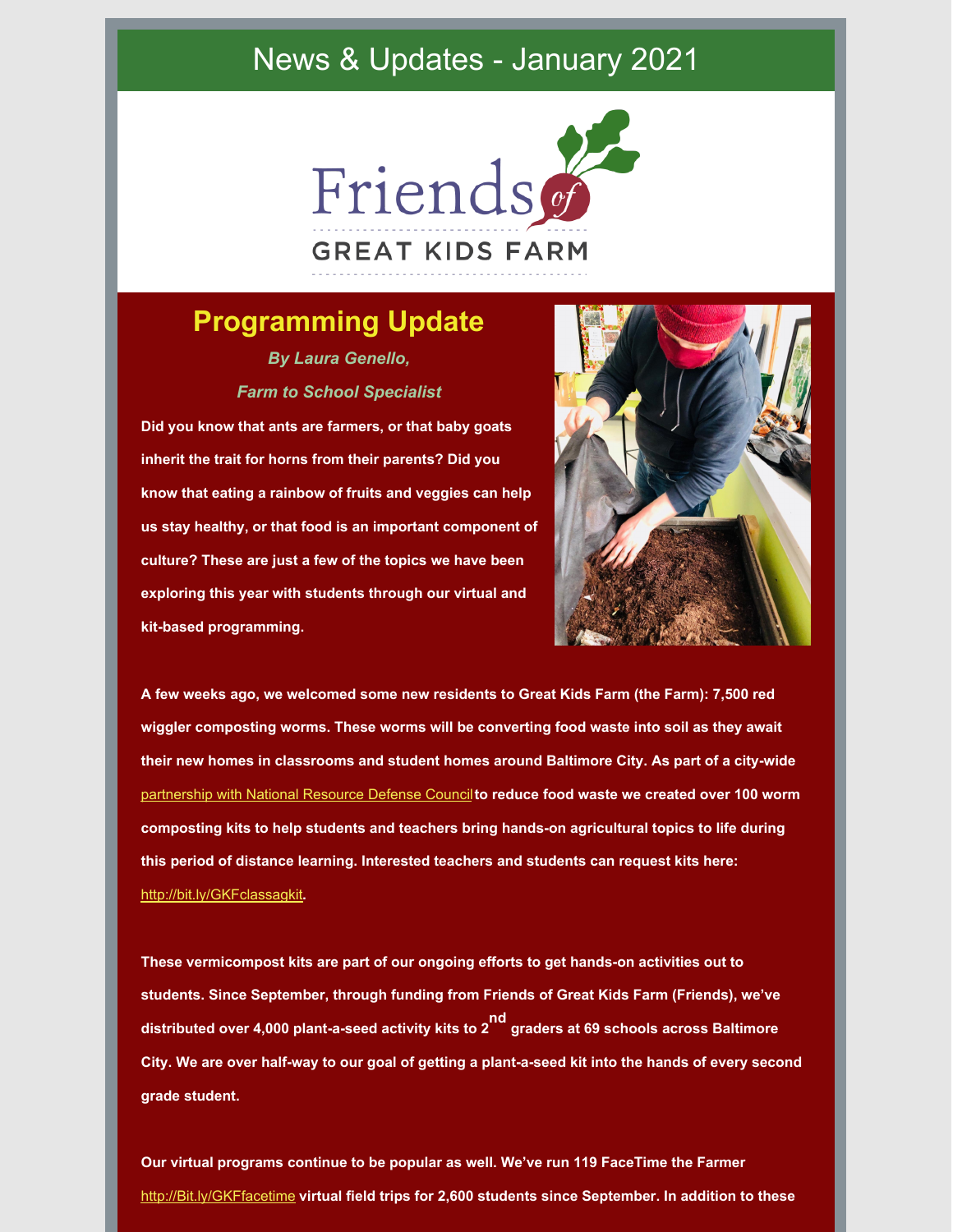**live trips, we are working on creating video series to align with academic topics in a variety of subjects, including: science, health, and social studies. These short videos will help students form a connection to the farm throughout their academic experience. We have also collaborated with the Enoch Pratt Free Libraries (**[link](https://www.facebook.com/theprattlibrary/videos/2791454354454022) **and** [link](https://www.facebook.com/theprattlibrary/videos/903376047066878)**) and University of Maryland Extension-SNAP-Ed (**[link](https://www.facebook.com/EatSmartMD/videos/850796632379550)**) to bring perspectives from the Farm to their virtual programs related to literacy and nutrition.**

**While our audience continues to focus primarily on elementary school students, we are looking forward to our upcoming African American Foodways Summit, a program made possible through funding from Friends. Students from twelve high schools have been offered a spot in this unique virtual event that will focus on cultural connections between food and music, and food and mood. For the first time, this event is being co-developed by a group of high school students, and we can't wait to see what they come up with.**

**In addition to student-centric programming, our team has also been working on supporting teachers, preparing for a return to in-person learning. We have just launched an online toolkit of** outdoor learning [resources](https://sites.google.com/bcps.k12.md.us/outdoor-learning/home) **and will be co-hosting professional development sessions this month on outdoor learning We hope that bringing students outside can provide teachers with another educational strategy to help mitigate the risk of Covid-19 while creating an engaging learning environment.**

**Although this school year has been challenging, it has also presented an opportunity to explore new ways to reach students. We look forward to incorporating some of these new tools into our permanent programming even after a return to in-person learning.**

#### Visit us [online!](http://www.friendsgkf.org)

[Donate](https://crm.bloomerang.co/HostedDonation?ApiKey=pub_0a251e5b-f90f-11ea-8e6c-065714152323&WidgetId=464896) **[PayPal](https://www.paypal.com/donate/?cmd=_s-xclick&hosted_button_id=R72TZC4Q9GUGA&source=url)** 

## **Farmer's Notes**

#### *By James Koval, Farm Manager*

Winter is a great time to tackle some indoor projects. Brayden, one of the Farm's Friendsfunded interns, and I have been working on updating and reorganizing the lobby of the Bragg building. We built some shelving units made from upcycled parts. The lumber came from old wooden trusses and the metal poles came from the fence in the woods we have been tearing down. Brayden got to use a variety of tools and a